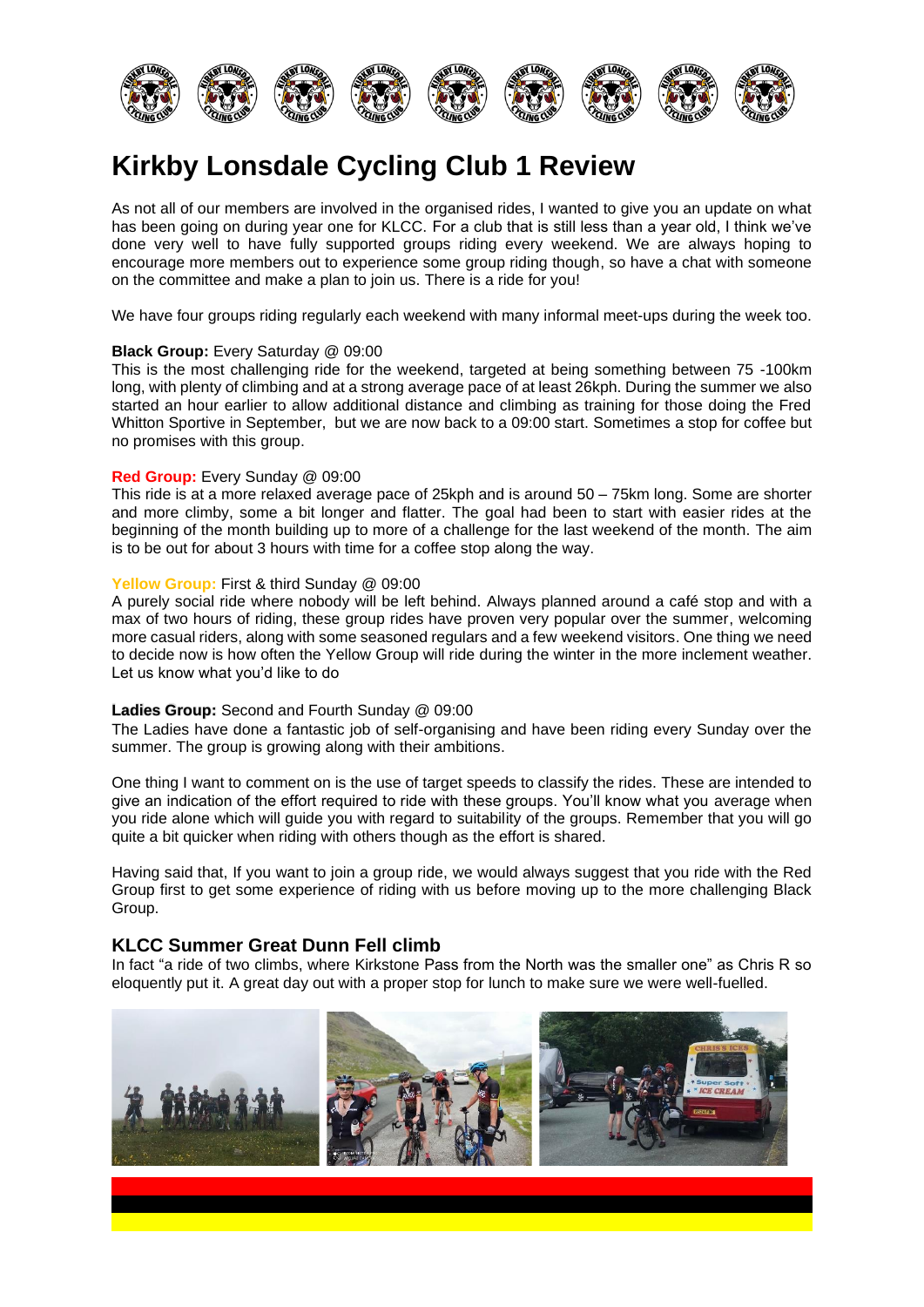

# **KLCC @ Etape du Dales**

A few of us were signed-up for the Etape du Dales ride from Grassington in July. Unfortunately the weather the day and night before was extremely wet, so some decided not to ride. Those that did enjoyed a largely dry day with some challenging winds over the high dales passes. Well done Ed, Ian and Sam. Tim unfortunately found a large pot-hole so wasn't able to complete the route – a good reminder of the challenges riding in puddles.

Chris and Ben felt a bit guilty about driving to the start but deciding not to ride in the rain however, so completed the route departing from KL the following Sat, as it turned out in far better weather!

## **KLCC Isle of Man Trip**

A small group took advantage of some excellent planning by Ian Shilling to spend a great couple of days riding some new roads (for most of us) on the IoM. We cycled down to the ferry at Heysham on Friday lunchtime which saw us arrive in Douglas at 18:00 in time for a cracking pizza and pasta dinner carb loading for a tour of the island and it's lighthouses on Sat. By the end of the day, after riding on some quite country roads overlooking the sea towards Ireland and climbing some cheeky hills, we'd completed the final Fred Whitton training with a ride of 100 miles and nearly 10,000ft of climbing.



The Sunday route turned into a lap of the race track with all of the iconic landmarks and a climb over the mountain, with lunch at the fantastic Victory Café at the top.

This one feels like it could be an annual pilgrimage

## **KLCC Ladies @ Keswick Mountain Festival**

Keen to try out a local sportive, some of the ladies signed-up for the Back O' Skiddaw event held as part of the Keswick Mountain Festival. The route took us through some beautiful countryside on undulating well-marshalled roads. A very enjoyable event with the chance to soak up the festival atmosphere at the finish. A great day out – the first of many!

# **KLCC @ Fred Whitton Sportive**

KLCC was well represented for "the Fred" with eight riders tackling the climbs. Ed, Roger and Tim went all out and posted very impressive times in far from ideal conditions. The rest of us took it at our own pace but all completed the ride and speaking personally, I really enjoyed the experience of the event, the climbs (well, most of them. You can keep Hardknott!) and especially the descents down from the passes. Raucous support from Susie & Dave in KLCC kit and crucial lunch service from superstar Jacqui Waller really made us feel very much a part of a fantastic club.